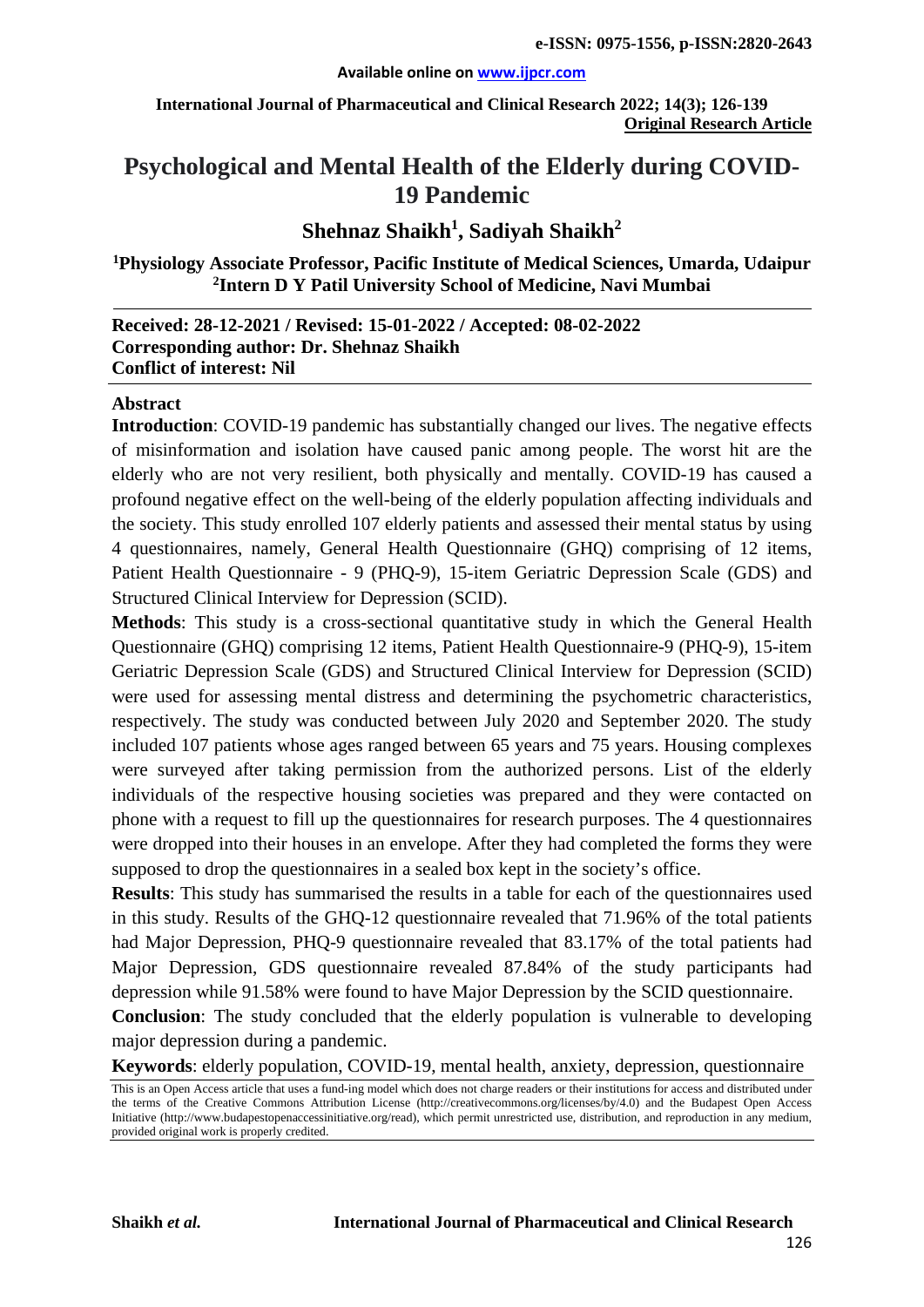### **Introduction**

The COVID-19 pandemic has brought extraordinary changes in the lives of people. The social system has become disrupted and people are affected both physically and mentally. Apart from the high number of deaths from COVID-19, people are also affected by anxiety and depression due to the negative effects of the pandemic situation [1].

In the first few weeks of 2020, the coronavirus disease also known as COVID-19 had spread to 20 countries from the city of Wuhan, Republic of China (ROC). It also spread to other cities in China and had a high mortality rate. The death toll of COVID-19 spiraled high and developing countries like India were one of the worst hit. On 30th January 2020, the Director General of the World Health Organization (WHO) declared that the pandemic constitutes a public health concern internationally [2]. The outbreak of COVID-19 caused panic in the public, affecting their mental health and causing significant depression. The pandemic witnessed a continuous increase in the number of cases and also in the number of deaths. This increased anxiety and depression among the people [3]. The medical health care workers were themselves at risk of getting infected due to the high infectivity of the virus. Studies have shown that health workers also had increased anxiety especially in unfavourable working conditions [4]. Moreover, continuous news and information about mortality in the population and deaths due to COVID-19 among relatives led to an increase of depression, especially among the elderly. In addition to the generalized affection of mood of the entire population, the elderly population was further affected by the social isolation caused by the country-wide lockdown [5-8]. A study confirmed that loneliness and social isolation impacted the lives of the elderly population resulting in depression, poor cognition and disruption in the sleep cycle [9]. The challenges faced

by the elderly population resulted in mental health disorders like anxiety, stress disorders, and depression that have long term and deep impact on their lives [5]. Because of the pandemic, the international community is formulating effective interventions including vaccination, drug development and formulating guidelines with existing interventions. The Research and Development wing of the World Health Organization (WHO) blueprint is a plan that has a global strategy, it allows the execution of the guidelines of WHO during epidemics. The main objective of this is to check out the availability of effective tests, drugs and vaccines that are significantly effective in different demography [10].

A cross-sectional study was conducted in the period between 28 February 2020 to March 11 2020, to know the risk factors and the prevalence of the disease in the general population in China. Anxiety disorder, patient health questionnaire, stress disorder scale were used to assess the prevalence of anxiety and depression among the general population in China. The results of this study indicate that mental health symptoms were common during the COVID-19 pandemic among the general population in China, especially among infected individuals, those with suspected infection, and those who had contact with patients infected with COVID-19 [11]. Quarantine and work from home were also found to be associated with mental health symptoms. Findings from the study identified populations at risk for mental health problems during COVID-19 pandemic and may also help in implementing intervention policies for mental health [11].

Another study has confirmed that the long term duration of the COVID-19 pandemic has imposed a profound negative effect on the well-being of the elderly. The main concern of the study is the impact of isolation due to social distancing on the mental health of the elderly [12]. Within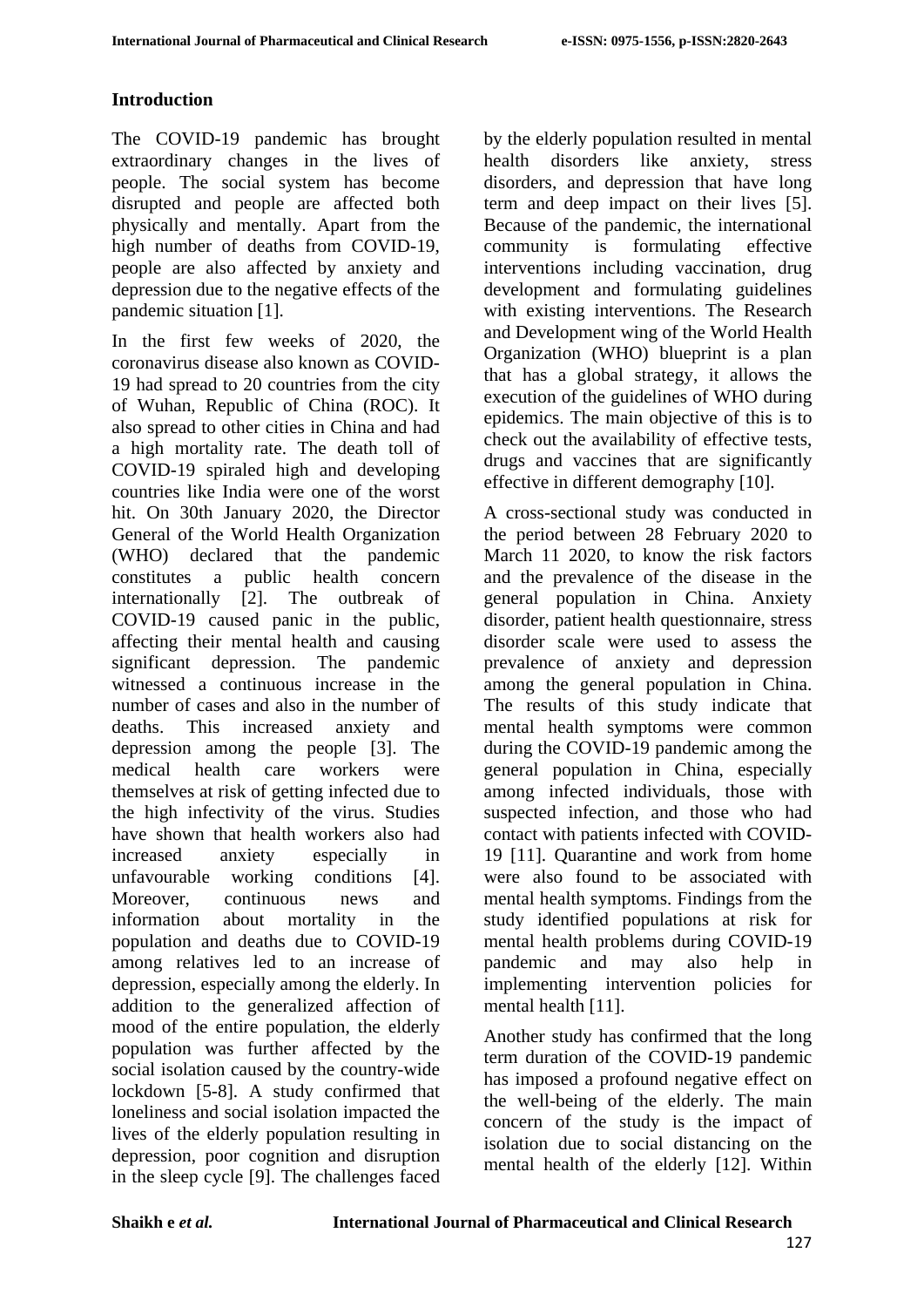the first 6 weeks of lockdown, a study was conducted on the elderly people in London to assess the impact of isolation on the mental health of the elderly. A total number of 7127 people including both males and females participated in the baseline study conducted from May 2020 to July 2020 [12]. The results of isolation on the social and mental well-being of the elderly have a significant impact on public health which worsened during the COVID-19 pandemic. Previous studies have reported that social isolation puts the elderly at great risk of anxiety and depression [12]. The United Kingdom had announced a lockdown on 23 March 2020 which resulted in close-down of offices, shops, public places, travel, and also the isolation of infected people. These measures put many people under complete isolation. Long periods of isolation have a great negative impact on the mental health of individuals causing depression, stress, anxiety and insomnia and it may also worsen health inequalities [13].

Many studies were conducted on the health impact on the general population but studies on the geriatric population were unrepresented. The key factors that keep the mental health of the elderly should be properly identified then it will not be difficult to plan appropriate strategies to control the declining mental well-being of the elderly population [14-16]. The effects of isolation on the elderly like the changes in levels of depression and anxiety are reported in London through an online survey. Loneliness, a reduced connection between people, health variables are identified as risk factors for change in the levels of anxiety and depression [9,14-15]. Cognitive Health in Ageing Register for Interventional and Observation Trials or CHARIOT COVID-19 rapid response study was conducted to investigate the impact of COVID-19 on the mental and social health of the elderly population. The study population was nearly 40000 above 50 years of age and without known

dementia. For this study, data was collected based on the symptoms of the participants, their lifestyle, their physical and mental health by asking six weekly questions on the online surveys. In this study, the hospital anxiety and depression scale (HADS) was used to assess the levels of anxiety and depression, the scale consists of 14 questions related to anxiety and depression [17].

This present study dealt with 107 patients and assessed their mental status by employing 4 questionnaires, namely, General Health Questionnaire (GHQ) comprising of 12 items, Patient Health Questionnaire-9 (PHQ-9), 15-item Geriatric Depression Scale (GDS) and Structured Clinical Interview for Depression (SCID).

### **Literature Review**

The new coronavirus infection "invaded" the world in December 2019. In the year 2020, the World Health Organization (WHO) declared it a pandemic. About 2- 3% of the mortality rate was found in adults and children but the mortality rate increased in the elderly because the viral condition can negatively impact patients with the clinical features of pre-existing medical conditions which are likely to be present in the older population [18]. The pandemic has affected individuals and society by affecting the whole population, leading to depression, anxiety, and stress. Moreover, isolation, closure of all the entertainment places, educational institutions, workplaces and overall disruption of social setup had impacted the mental status of the older population. Along with the existing physical problems, older people were the worst hit. Lockdown made people stay at home, as it helps in breaking the chain of transmission of the virus. But these measures have affected the mental and social health of the individuals [19]. It is mandatory to isolate the patients and enforce quarantine as there is no preventive or palliative treatment, but these measures have brought a huge change in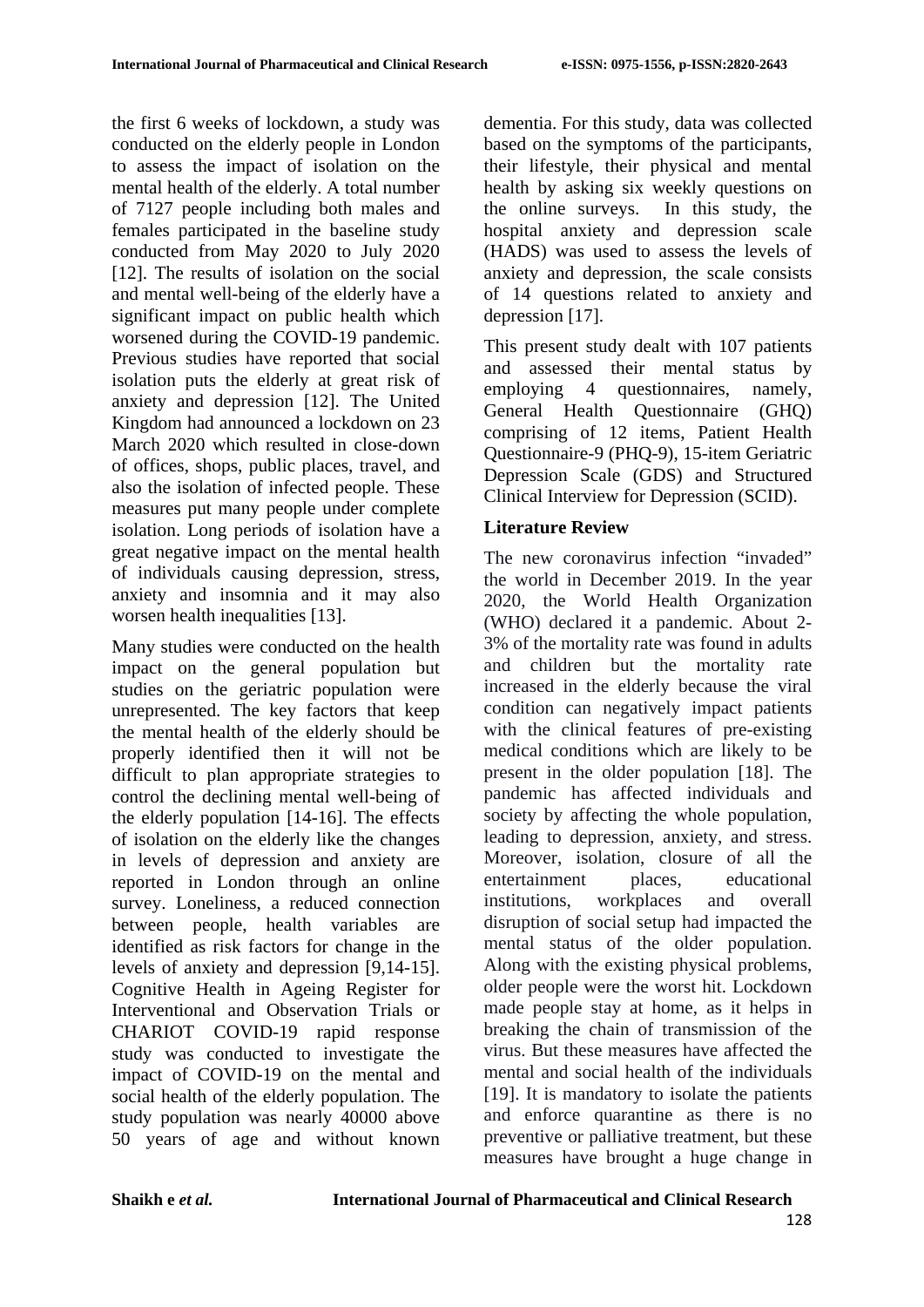the daily routine of the people. Hence the waves of insecurity and anxiety affected the elderly, making them more susceptible to the onset or aggravation of the disorders during this pandemic [20]. More than 20% of the population in the world above the age of 60 years live with some or the other neurological problems like dementia, anxiety, and MDD (Major Depressive Disorder) [21]. Researchers stated that the absence of awareness and impairment of cognition associated with mental stress are the factors that make the older population susceptible to infection. It is a worrying fact that older people getting infected by the coronavirus who already are vulnerable to mental health will suffer the most due to poor mental health status [22-23].

Although social distancing is an effective measure in preventing the spread of the virus, it results in loneliness that increases mental vulnerability in individuals who already have psychiatric disorders especially the geriatric population [23]. Dementia, major depressive disorder, age are the risk factors associated with suicide. Hence monitoring of this group of people is necessary because the virus in combination with the stressors can increase the symptoms that are associated with age [24]. In December 2019 the very first case of coronavirus was recorded in Wuhan, China. Coronavirus is associated with severe acute respiratory syndrome (SARS) in animals. In humans, the infection is present in the alveolar cells [25]. The virus replicates in the upper respiratory system by using Angiotensin-Converting Enzyme 2 (ACE-2) and also facilitates the transmission of the virus. It can also affect the other organs of the body in addition to viral pneumonia [26]. The major complications found in the people infected with coronavirus are shock, pathological changes in the myocardium, development of arrhythmias, especially in the geriatric population. The risk of death due to the virus increases in elderly individuals in addition to affecting the main

functions of an organ. There is an increase in the mortality rate in the elderly especially associated with pulmonary disorders, diabetes, hypertension, and heart disease [27-28]. The main cause of death in patients infected with coronavirus is due to the inflammation of the alveolar tissue. It gets more severe with the onset of a physiological event called the cytokine storm. It causes an increase in the accumulation of the cytokines which causes inflammation of tissues in multiple areas. This may lead to the death of the patient due to multiple organ failure [29]. Viral SARS-CoV infection forms a type of cell death program by pyroptosis linked with the virus. The inflammatory response of the patients helps in alleviating the viral load and aids in the resolution of the infection [25, 30]. In some patients, the cytokine storm turns into a vicious cycle that increases the release of various types of cytokines like the interleukins and also tumour necrosis factor. The SARS-CoV-2 virus can utilize this inflammatory process to its advantage by antagonizing the interferons and markedly increasing the viral replication [29]. The infection becomes more severe when there is a rise in inflammation. Immunosenescence is found in aged people and is related to the lowgrade state of inflammation. It is most common in elderly in combination with other diseases [29]. Anxiety and major depressive disorders are most common in individuals above the age of 60 years. Some of the studies have stated that anxiety associated with other diseases increases the risk of mortality in individuals above the age of 75 years [31]. Without the specific treatment or the use of vaccines, isolation has become the most effective measure of prevention against SARS-CoV-2. But due to prolonged periods of isolation, there is an increase in the risk of the mental breakdown of individuals [32]. Many researchers have shown that major depressive disorder is related to many other diseases, especially in the elderly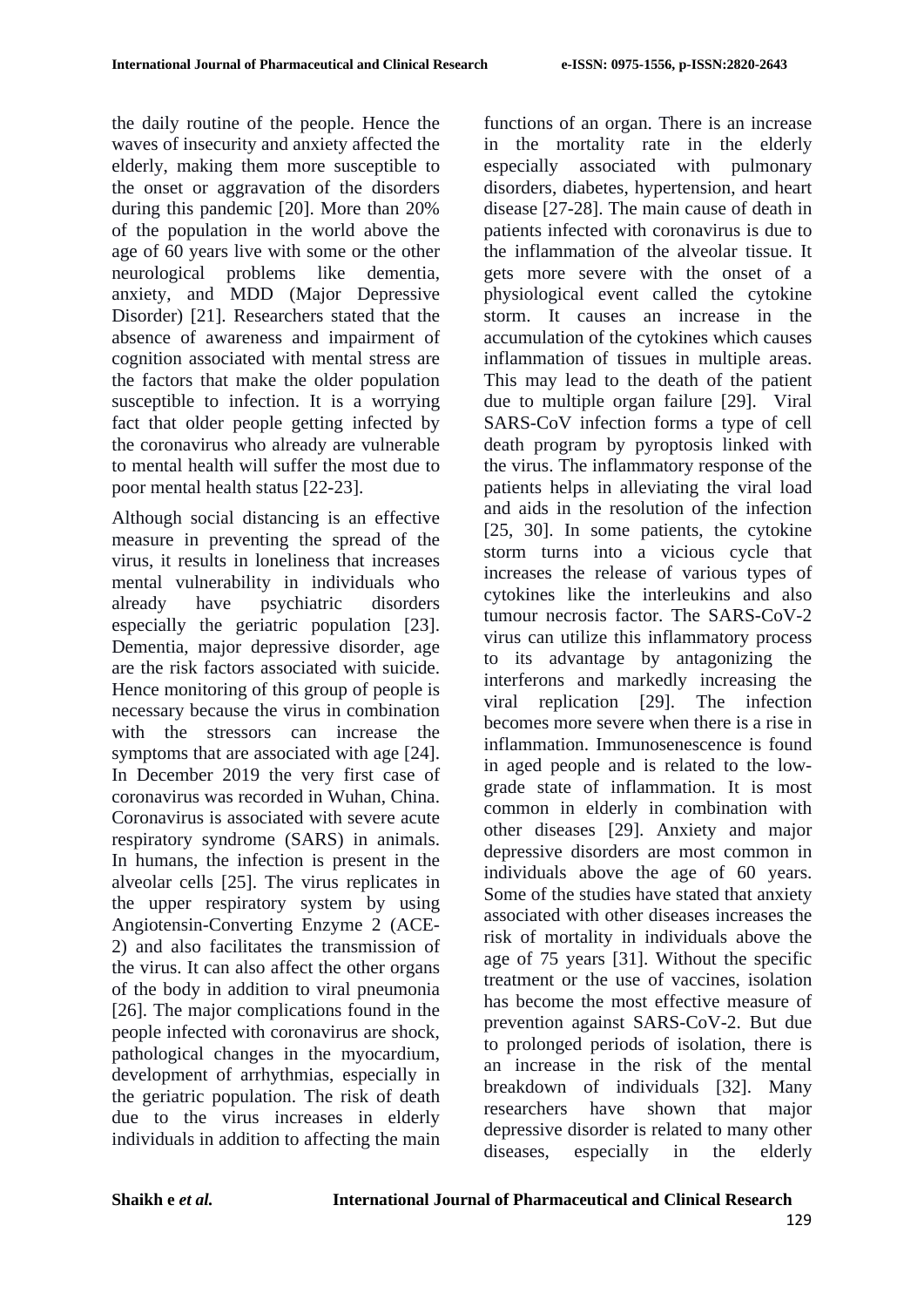population. Anxiety and major depressive disorder are most often associated with cerebrovascular diseases, diabetes and cardiovascular diseases [33].

The stressors in the normal physiological process cause alteration in the mechanisms of homeostasis leading to inflammation, oxidative stress and metabolic disorders. This causes an increase in the allostatic load which is an inherent property of psychiatric disorders that is most frequent with other diseases in the geriatric population [34]. Other neurodegenerative and psychiatric disorders show an increase in the severity of COVID-19. A study confirmed that 11.9% of the total patients with COVID-19 died due to dementia in Italy. Dementia was in association with other diseases in these patients [35]. Social isolation became a single risk factor that is found to have played a role in cognitive impairment and increasing the risk of developing Alzheimer's disease. Posttraumatic stress disorder (PTSD) and such diseases present the deregulation of the cytokines that aggravate the infection [36]. In some studies, the researchers observed that the older patients who presented with a history of neuropsychiatric disorders had delirium, which is a severe manifestation of the infection. In addition, these older patients showed changes in the motor and cognitive areas like alogia, agitation, abulia and rigidity, and the patient also showed an increase in C-reactive protein, hence the patient should be monitored to promote good health [37]. Before the outbreak of COVID-19, some people live with the same psychiatric disorders, some conditions reduce the life expectancy somewhere between 13 and 30 years due to the neurological and inflammatory complications that are associated with the disease [22]. The inflammation of the nerve is the pathology of major depressive disorder and is also an aggravating factor of Covid-19. IL-1 beta is the proinflammatory mediator, it changes

according to the severity of the symptoms of depression and anxiety. It is also associated with the pathway of inflammation that is induced by activation of caspases during the infection of COVID-19 [38]. According to the findings of some researches, the increase in the level of cytokines may worsen the symptoms of COVID-19 [38].

The first sign of psychological shock has been reported in older adults by considering the consequences of pandemic. The situation of the patient worsens when they hear that some of the relatives are infected. Those patients already with pre-existing mental health conditions are more prone to stress and worsening of the health conditions [39]. Mehra et al. reported a case of an elderly individual who has been in depression for more than fifty years, was very anxious about COVID-19 for about 3 weeks. On examination, it was found that there were abnormalities, hence it became necessary to increase the psychotherapy sessions and the dose of antidepressants to bring the manifestations of the disease under control [40].

According to the statistics of October 16, 2020, there are approximately 1,090,586 deaths due to COVID-19 and about 39,023,292 confirmed cases worldwide. 80 per cent of the deaths due to COVID-19 were found in the elderly population of age greater than 65 years according to the report given by the US Centres of Disease Control and Prevention. It indicates that the geriatric population is more vulnerable to the virus [41]. China has reported that the increase in the severity of infections and the mortality rate depends on age. The geriatric population has reduced immunity so they are more vulnerable to death and serious infections. Senility also contributes to the increased risk of getting infected [42]. In Korea 75.7 years is the average age of death. The reports have shown that the fatality rate due to COVID-19 has increased with the age of the patients. 50 to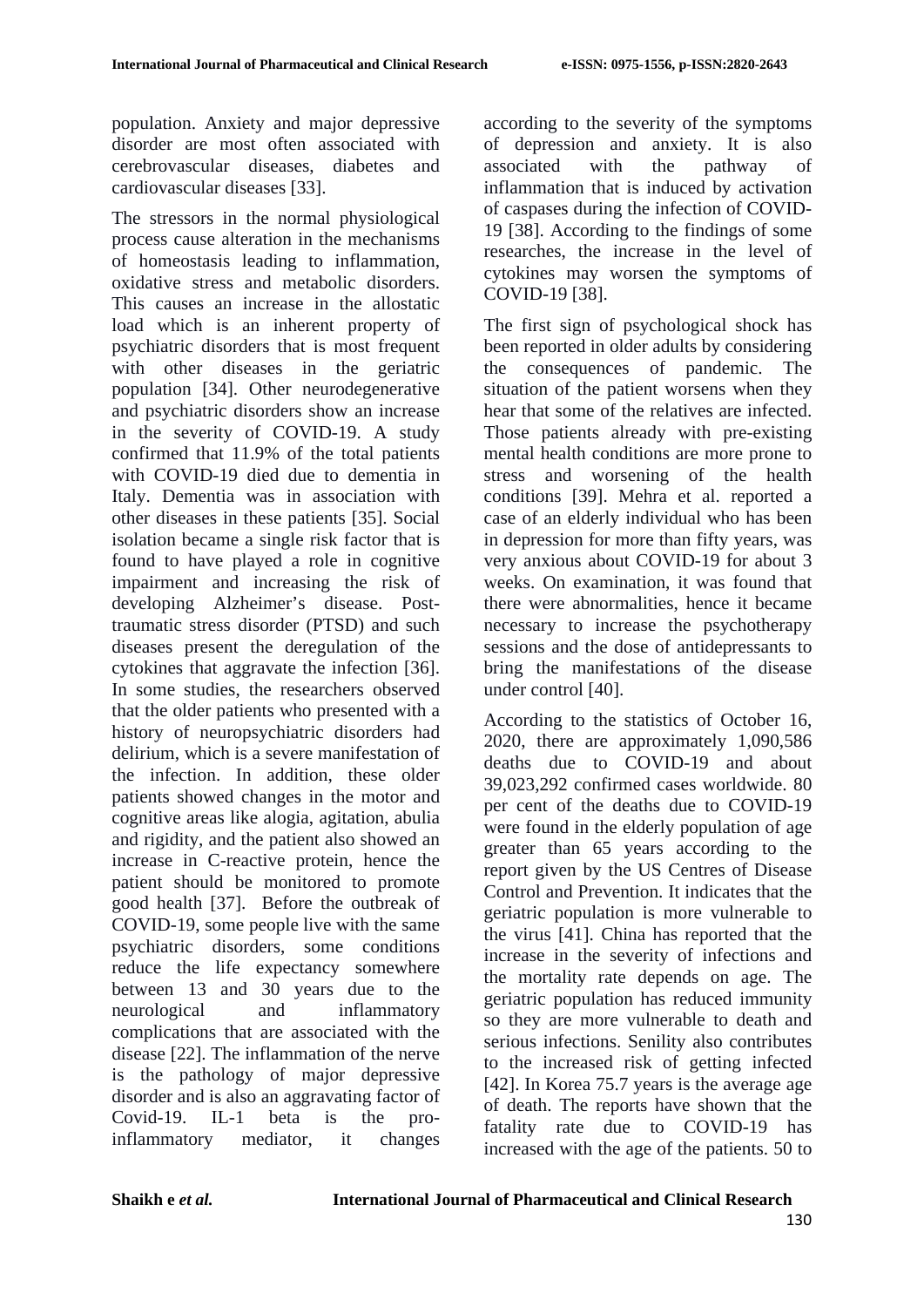70% of the Koreans have an underlying medical condition like COPD (Chronic Obstructive Pulmonary Disorder), diabetes, high blood pressure and cancer. These groups are at high risk and are more<br>vulnerable to COVID-19. Hence to COVID-19. Hence quarantine, intervention and health care are necessary for the elderly [43]. The impact of COVID-19 on the mental health of elderly patients have to be paid special attention to as they are mentally and physically more vulnerable than the other age group people. Thus, the elderly population is a high-risk group not only for COVID-19 but also for psychiatric complications due to the whole pandemic situation [44]. The pandemic situation seems to be prolonged. Some social measures have been implemented like social distancing, isolation and quarantine which has contributed to the prevention of the disease but has affected the mental health of the elderly population [45]. The mental panic caused by COVID-19 has spread more rapidly. If the coronavirus penetrates the body and affects the lungs, fear invades the brain. The fear of the virus has spread to the entire population which

has also caused discrimination of the infected patients and some specific groups like the elderly as they are more vulnerable to infection [46].

At this time there is a need for proper intervention, political measures and strategies to maintain positive and healthy conditions and the elderly should have adequate communication. The efforts that are taken to maintain mental health are equally important in maintaining physical health. Several interventions have been considered to improve mental and psychological health [47]. The COVID-19 induced stress is the main cause for the negative impact on the mental health of the elderly, so to intervene in coping with this stress is essential [48]. The ego-integrity is another factor that includes the self-esteem of a person and the feeling of self-worth. The behaviours like giving up treatment mid way have always been a problem as the elderly are at increased risk of getting infected, interventions are needed urgently based on ego-integrity [48]. The psychological considerations in an elderly person can be summarised as given below [49-51].

| <b>Psychological Concepts</b> | <b>Psychological and Mental Influences</b>                                                                                                                                                                                                                                                                                                                                                                      |  |
|-------------------------------|-----------------------------------------------------------------------------------------------------------------------------------------------------------------------------------------------------------------------------------------------------------------------------------------------------------------------------------------------------------------------------------------------------------------|--|
| <b>Stress</b>                 | Stress not only causes psychological and mental distress<br>and aggravates psychiatric symptoms, but may also lead<br>to suicide in severe cases, according to recent studies<br>conducted during the COVID-19 outbreak.                                                                                                                                                                                        |  |
| Ego-integrity                 | Constant exposure to high stress levels, such as those<br>caused by COVID-19 among the elderly decreases<br>expectations toward the self, damages positive<br>self-perception, and can lead to loss of self-worth and<br>depression; further contributing to or even causing other<br>mental health problems.                                                                                                   |  |
| Self-efficacy                 | Self-efficacy is a major variable that predicts adaptation<br>and plays an important role in behavioral change,<br>physical health, mental problems, and psychological<br>adaptation. This may affect the degree to which the<br>elderly can control and cope with events in stressful<br>situations caused by COVID-19.                                                                                        |  |
| <b>Resilience</b>             | High resilience among the elderly predicts variables such<br>as high coping skills, long lifespan, low depression, a<br>positive mind, strong social support networks, and<br>dynamic physical activity; thus, resiliency is particularly<br>important among the elderly where psychological, social,<br>physical, and socio-economic stresses are highest among<br>all age groups, especially during COVID-19. |  |

**Table 1: List of psychological concepts with corresponding influences**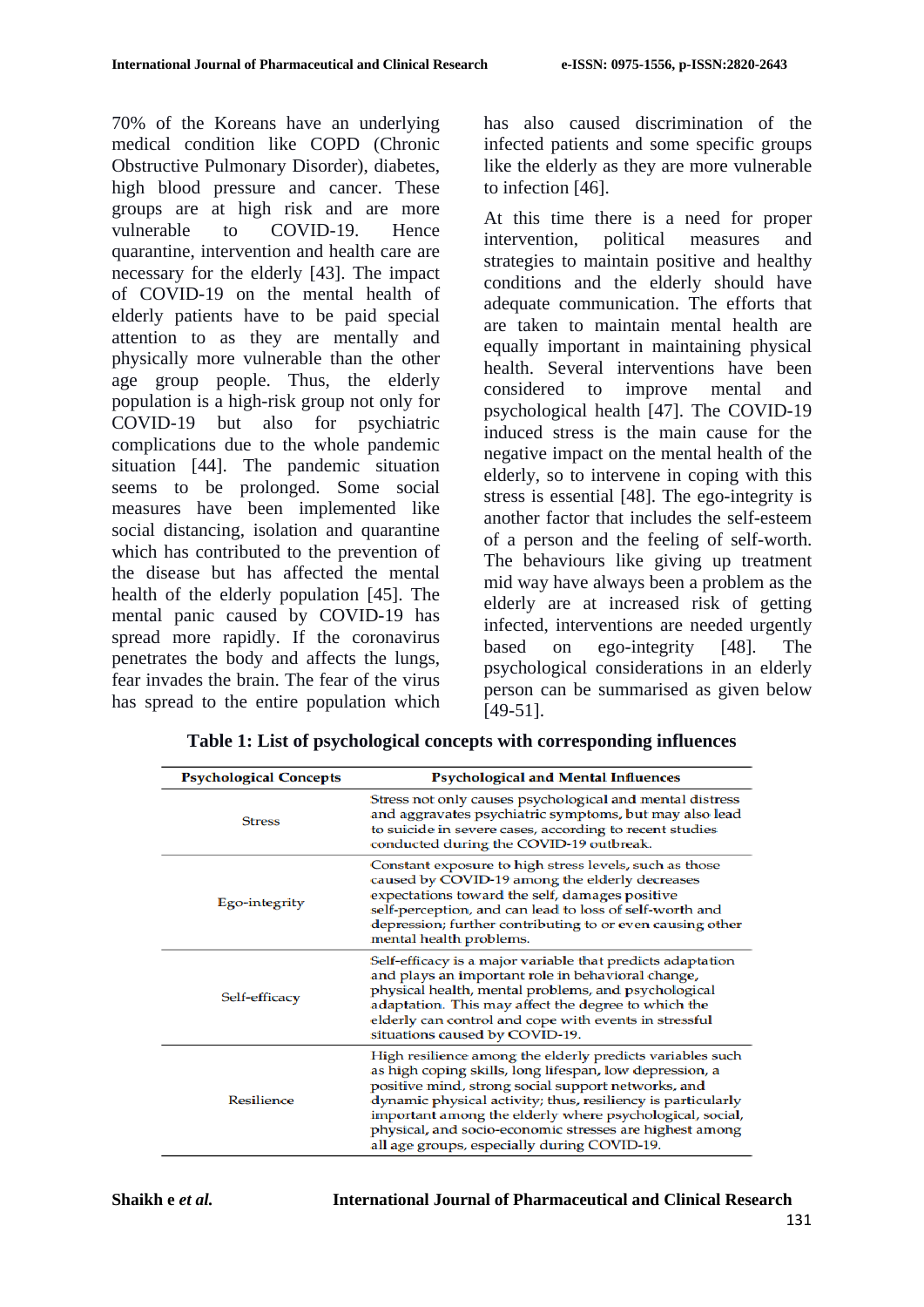### **Materials and Methods**

This study is a cross-sectional quantitative study in which the most frequent General Health Questionnaire (GHQ) comprising of 12 items, Patient Health Questionnaire-9 (PHQ-9), 15-item Geriatric Depression Scale (GDS) and Structured Clinical Interview for Depression (SCID) were used for assessing mental distress and determining the psychometric characteristics, respectively. The study was conducted between July 2020 to September 2020. The study included 107 patients whose ages range between 65 and 75 years old. The participants were selected based on the inclusion and exclusion criteria. The inclusion criteria included the age of the patients (between 65 and 75 years old), patients who had contact with a patient of COVID-19 or experienced COVID-19 closely, patients who had no psychological disturbances before suffering from COVID-19, patients who were willing to participate in this study and patients who had no other chronic diseases. The patients who did not have any interest in the process of participation and who discontinued during the study were excluded. The study mainly examined the psychological and mental status of the elderly population during the COVID-19 pandemic.

The questionnaires of GHQ-12, Patient Health Questionnaire-9 (PHQ-9), 15-item Geriatric Depression Scale (GDS) and Structured Clinical Interview for Depression (SCID) were distributed manually in printed format and distributed in housing societies after making a list of elderly individuals residing in the societies. The data were derived from the submissions and was arranged methodically. Although the questionnaire included different socio-demographic parameters, the study considered only age to correlate the scores of GHQ-12.

*Validation of each study*

General Health Questionnaire (GHQ-12) has obtained an acceptable Cronbach's alpha (.76) [52] with oblique rotation and maximum likelihood procedure. GHQ-12 was used in other several studies and can be well considered to be used in this present study [53-55].

In 1978, David Goldberg designed General Health Questionnaire-12 (GHQ-12) which is used in this study. Although the GHQ-12 questionnaire included different sociodemographic parameters, the study considered only age to correlate the scores of GHQ-12. These 12 questions are used to determine psychiatric morbidity. The questionnaire focussed on the ability to concentrate, insomnia, the status of depression, presence of anhedonia, ability to make the decision, feeling of worthlessness, loss of self-confidence. In this study, the scoring was done on the bimodal scale, ranging from 0 to 12 where a score more than equal to 3 indicates the presence of psychological stress [52,56]. Patient Health Questionnaire - 9 is a questionnaire of 9 items specifically asking about the status of depression. The questions are open-ended type and were developed as a self-report version of Primary Care Evaluation of Mental Disorders (PRIME-MD). It is efficient in older adult persons and also significantly shorter than other screening measures. It has been found that PHQ-9 has greater reliability and responsiveness and it is efficient in determining significant changes in the mental status of an adult person [57-61]. This study also considered the Geriatric Depression Scale (GDS) which is significantly effective in screening depression, with a sensitivity of 100% and specificity of 84%. This scale of measurement employs questions in an objective format which is easier for the patients [62].

The study also employed the Structured Clinical Interview for Depression (SCID). This questionnaire is effective for the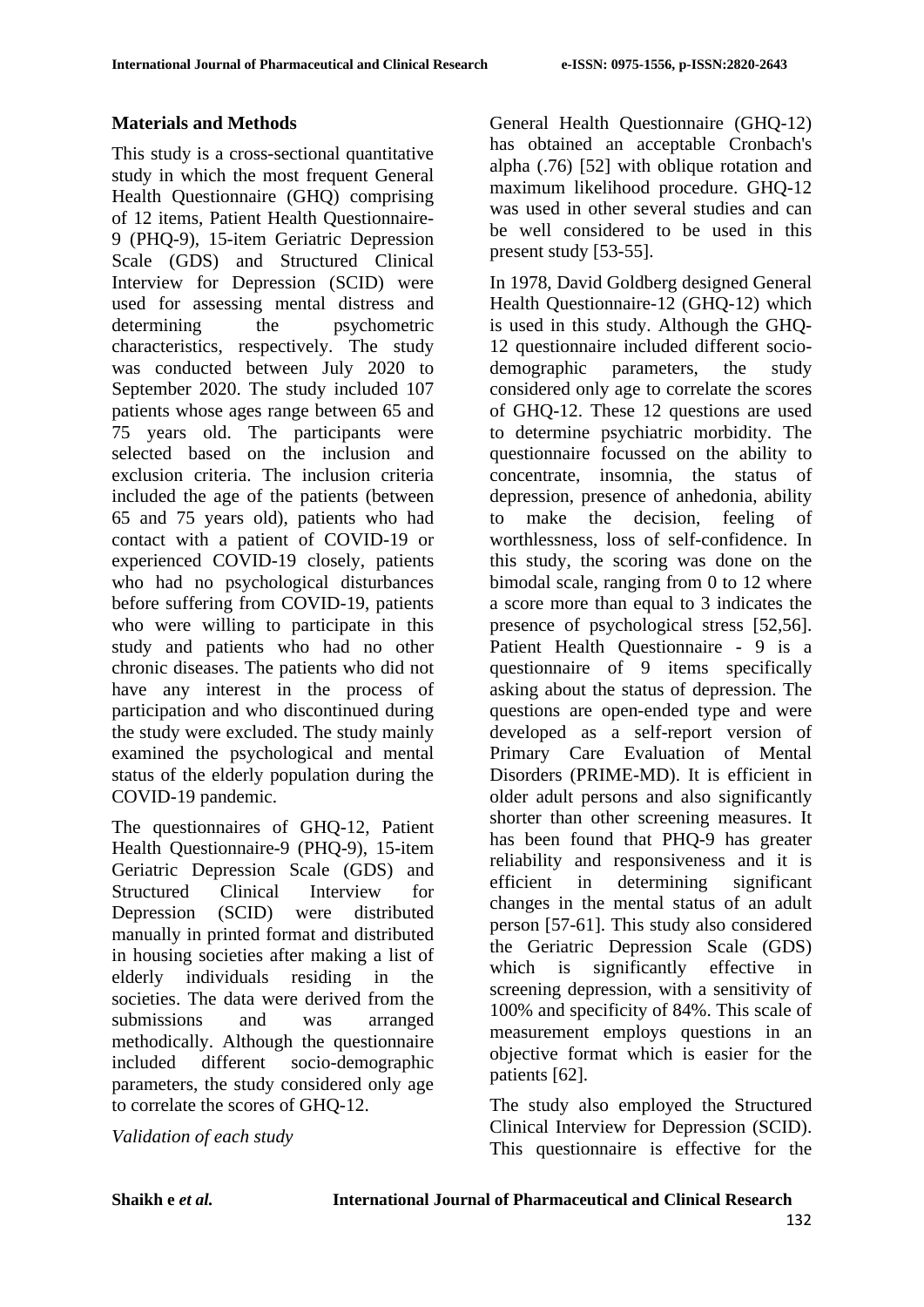geriatric population and it is considered as standard for DSM-IV depression diagnosis in clinical research [63-65].

### **Result**

The GHQ-12 questionnaire revealed 28.97% of the total patients to have major depression in the age group of 65-70 years while 42.99% of the total patients were

shown to have major depression in the age group of 71-75 years old. The GHQ-12 scores (ranging from 0 to 12) had shown that 71.96% of all patients had depression during the pandemic situation of COVID-19. The summarised table and corresponding graph has been shown below (Table 2 and Figure 1).

**Table 2: The result of GHQ-12 showing the number of patients in each group of scores and corresponding percentage, in different age groups**

| Age                   | (in Number of patients % of total Number of patients with % of total |                 |                         |                 |
|-----------------------|----------------------------------------------------------------------|-----------------|-------------------------|-----------------|
| years old)            | with Score $= 0-2$                                                   | <i>patients</i> | <b>Score</b> = $3-12^*$ | <i>patients</i> |
| $65-70$<br>(n=40)     |                                                                      | 8.41            |                         | 28.97           |
| $71 - 75$<br>$(n=67)$ | 21                                                                   | 19.62           | 46                      | 42.99           |

\* Score more than equal to 3 concludes major depression





The results of the other three questionnaires, namely, PHQ-9, GDS, SCID, were also determined. The result of PHQ-9 has shown that 83.17% of the total patients had major depression which includes 28.97% of the patients in the 65- 70 years age group and 54.20% of patients in the 71-75 years age group. The result of the GDS questionnaire has shown 87.84% of the total patients had a score more than or equal to 5, which concludes 87.84% of the total patients had major depression. This includes 30.84% of the total patients and 57% of the total patients from the 65- 70 years age group and 71-75 years age group, respectively. Again, SCID had remarkably revealed 91.58% of the total patients to be considered as having major depression. The summarised tables and figures are presented below (Table 3, Table 4 and Figure 2).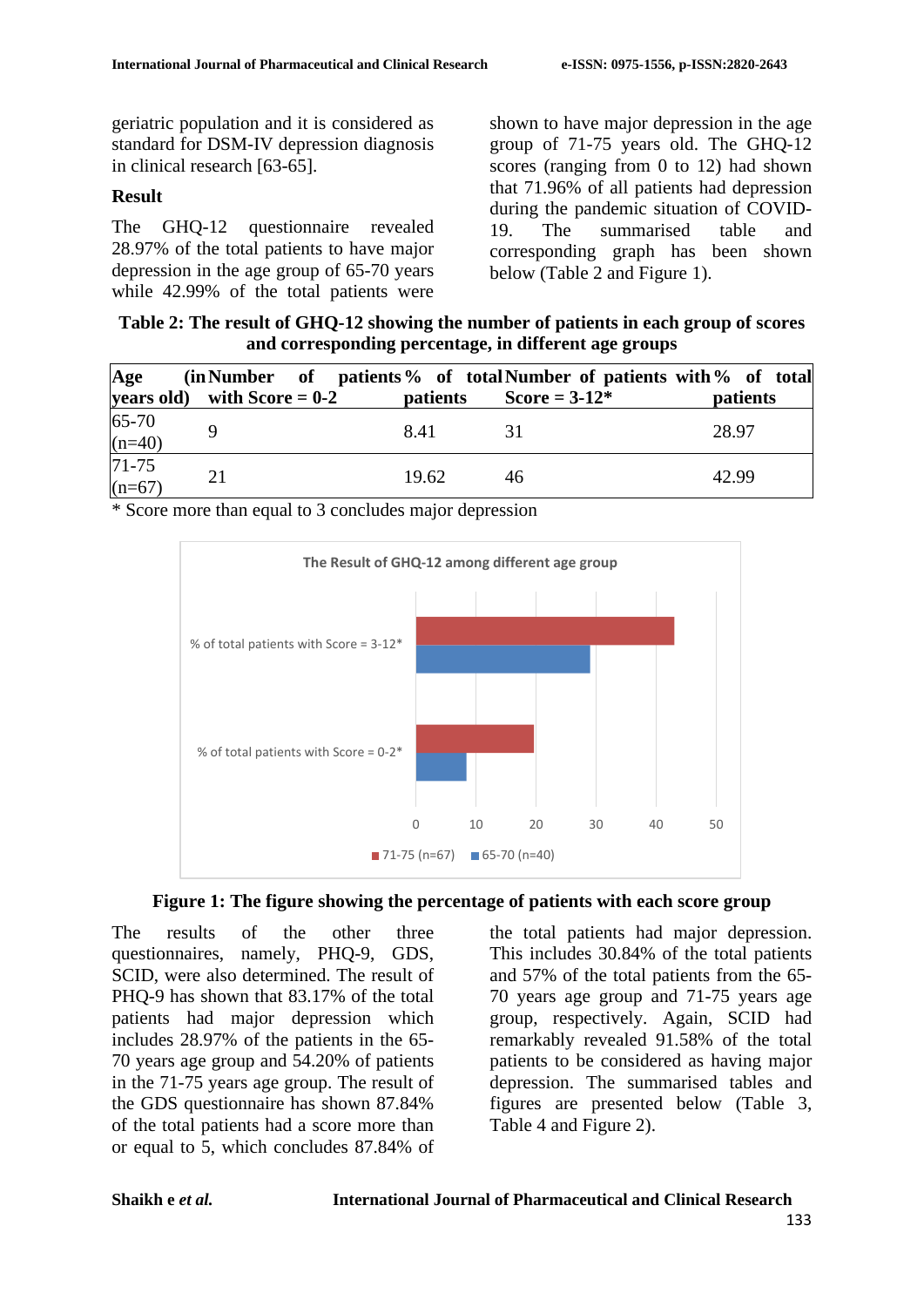| Table 3: The number of patients having major depression in each questionnaire or |  |
|----------------------------------------------------------------------------------|--|
| interview                                                                        |  |

| Age | $(in PHQ-9)$ :                           | <b>Major GDS Major Depression SCID,</b> | <b>Patients</b>         | with |
|-----|------------------------------------------|-----------------------------------------|-------------------------|------|
|     | years old) Depression [Score $\geq 10$ ] | $[Score \geq 5]$                        | <b>Major Depression</b> |      |
| old | 65-70 years $_{31}$                      | 33                                      | 35                      |      |
| old | 71-75 years $58$                         |                                         | 63                      |      |

**Table 4: The percentage of patients having major depression in each questionnaire or interview**

|                              |  |       | Age (in PHQ-9: Major GDS Major Depression SCID, Patients with<br>years old) in % (Score $\geq 10$ ] [Score $\geq 5$ ] in % Major Depression in % |
|------------------------------|--|-------|--------------------------------------------------------------------------------------------------------------------------------------------------|
| 65-70<br>years old 28.97     |  | 30.84 | 32.71                                                                                                                                            |
| $71-75$<br>years old $54.20$ |  | 57.00 | 58.87                                                                                                                                            |



#### **Figure 2: The percentages of total patients with Major Depression in SCID, GDS and PHQ-9**

### **Discussion**

In this study, the GHQ-12 questionnaire had shown that 71.96% of the total patients had Major Depression, PHQ-9 questionnaire had shown that 83.17% of the total patients with Major Depression, GDS questionnaire revealed 87.84% of the study participants had depression while 91.58% had shown to have major depression by SCID. So 4 questionnaires

that were employed in this study, proved that the majority of the elderly patients who participated in this study had depression during the COVID-19 pandemic.

#### **Conclusion**

The study concluded that the elderly population is vulnerable to developing psychiatric problems more easily during the pandemic. There is a significant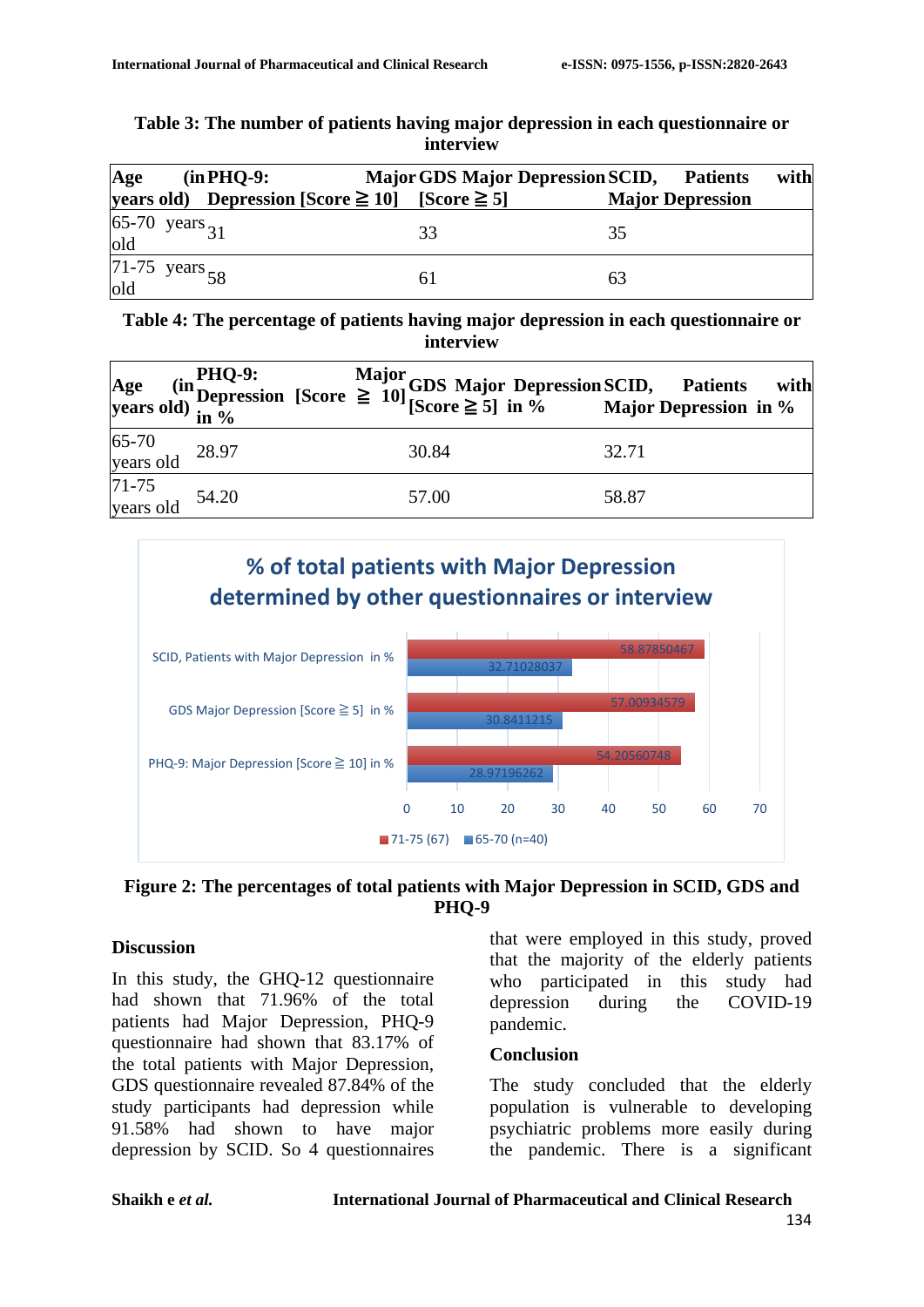percentage of the elderly population between 65 years old and 75 years old, who are suffering from anxiety and depression. This is well supported by the results of the 4 questionnaires used in this study. This study also suggests developing psychological support services that can effectively prevent suicidal events or the increase of psychiatric disorders during the pandemic. This will enable governments, healthcare system, communities to plan strategies to prevent and manage psychological problems in the elderly population during a pandemic.

### **References**

- 1. Hawes, M. T., Szenczy, A. K., Klein, D. N., Hajcak, G., & Nelson, B. D. (2021). Increases in depression and anxiety symptoms in adolescents and young adults during the COVID-19 pandemic. Psychological Medicine, 1– 9
- 2. Reardon S. Ebola's mental-health wounds linger in Africa. Nature. 2015 Mar 5;519(7541):13-4.
- 3. Rajkumar, R.P. COVID-19 and mental health: A review of the existing literature. Asian J. Psychiatry 2020, 52, 102066.
- 4. Gray P, Senabe S, Naicker N, Kgalamono S, Yassi A, Spiegel JM. Workplace-basedorganizational interventions promoting mental health and happiness amonghealthcare workers: A realist review. Int J Environ Res Public Health.2019;16(22):4396.
- 5. Gao, J.; Zheng, P.; Jia, Y.; Chen, H.; Mao, Y.; Chen, S.; Wang, Y.; Fu, H.; Dai, J. Mental health problems and social media exposure during COVID-19 outbreak. PLoS ONE 2020, 15, e0231924.
- 6. McDonnell, W.M.; Nelson, D.S.; Schunk, J.E. Should we fear "flu fear" itself? Effects of H1N1 influenza fear on ED use. Am. J.Emerg. Med. 2012, 30, 275–282.
- 7. Moghanibashi-Mansourieh, A. Assessing the anxiety level of Iranian general population during COVID-19 outbreak. Asian J.Psychiatry 2020, 51, 102076.
- 8. Beam, C.R.; Kim, A.J. Psychological sequelae of social isolation and loneliness might be a larger problem in young adults than older adults. Psychol. Trauma Theory Res. Pract. Policy 2020, 12, S58–S60.
- 9. Avasthi, A.; Grover, S. Clinical Practice Guidelines for Management of Depression in Elderly. Indian J. Psychiatry 2018, 60 (Suppl. 3), S341– S362.
- 10. WHO R&D Blueprint Informal consultation on prioritization of candidate therapeutic agents for use in novel coronavirus 2019 infection. (n.d.). Retrieved October 31, 2021, from [https://apps.who.int/iris/bitstrea](https://apps.who.int/iris/bitstrea%20m/handle/10665/330680/WHO-HEO-RDBlueprint(nCoV)-2020.1-eng.pdf?sequence=1&isAllowed=y)  [m/handle/10665/330680/WHO-HEO-](https://apps.who.int/iris/bitstrea%20m/handle/10665/330680/WHO-HEO-RDBlueprint(nCoV)-2020.1-eng.pdf?sequence=1&isAllowed=y)[RDBlueprint\(nCoV\)-2020.1](https://apps.who.int/iris/bitstrea%20m/handle/10665/330680/WHO-HEO-RDBlueprint(nCoV)-2020.1-eng.pdf?sequence=1&isAllowed=y) [eng.pdf?sequence=1&isAllowed=y](https://apps.who.int/iris/bitstrea%20m/handle/10665/330680/WHO-HEO-RDBlueprint(nCoV)-2020.1-eng.pdf?sequence=1&isAllowed=y)
- 11. Shi, L., Lu, Z.-A., Que, J.-Y., Huang, X.-L., Liu, L., Ran, M.-S., Gong, Y.- M., Yuan, K., Yan, W., Sun, Y.-K., Shi, J., Bao, Y.-P., & Lu, L. (2020). Prevalence of and Risk Factors Associated With Mental Health Symptoms Among the General Population in China During the Coronavirus Disease 2019 Pandemic. JAMA Network Open, 3(7).
- 12. Robb, C. E., de Jager, C. A., Ahmadi-Abhari, S., Giannakopoulou, P., Udeh-Momoh, C., McKeand, J., Price, G., Car, J., Majeed, A., Ward, H., & Middleton, L. (2020). Associations of Social Isolation with Anxiety and Depression During the Early COVID-19 Pandemic: A Survey of Older Adults in London, UK. Frontiers in Psychiatry, 11.
- 13. Torales J, O'Higgins M, Castaldelli-Maia JM, Ventriglio A. The outbreak of COVID-19 coronavirus and its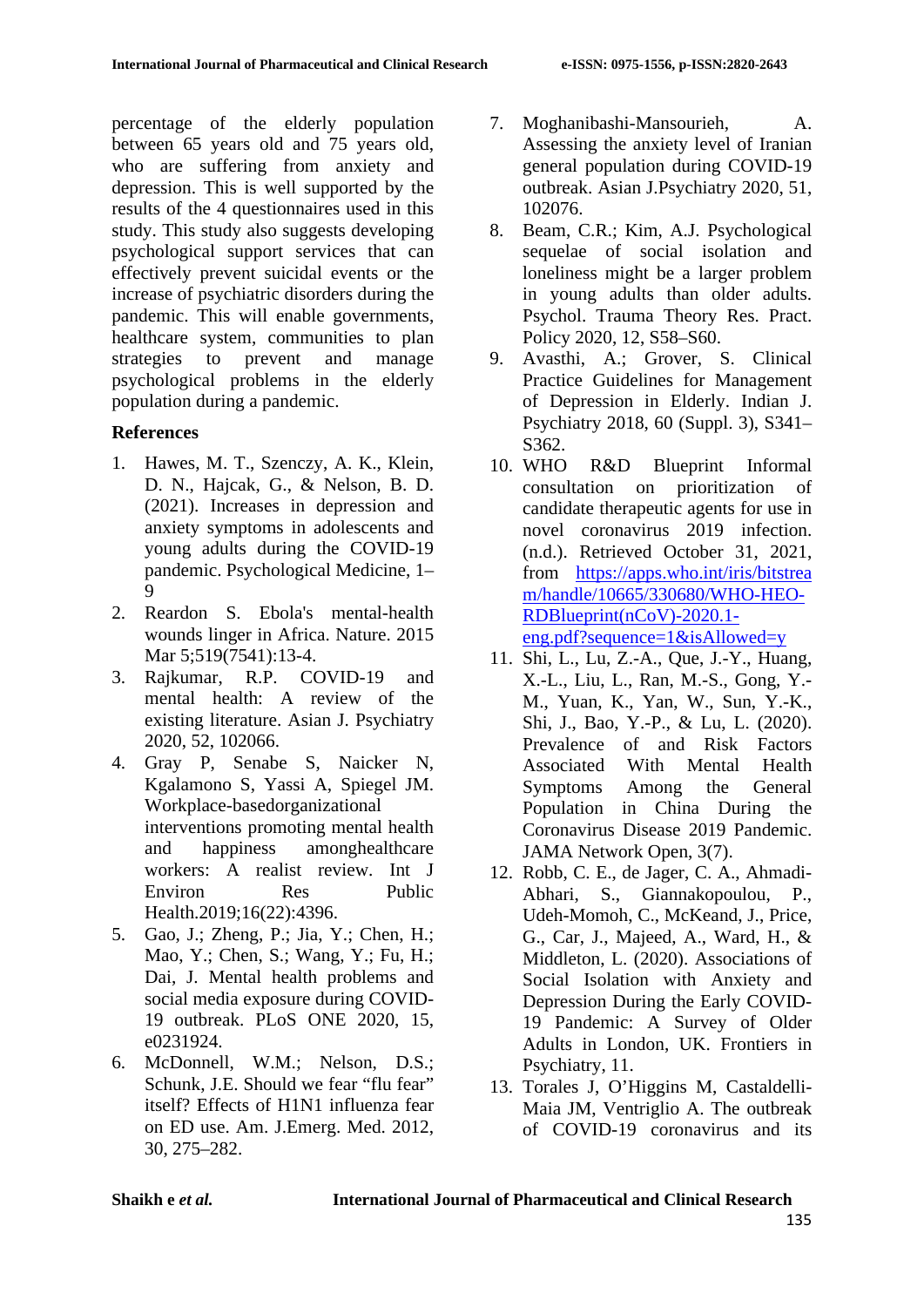impact on global mental health. Int J Soc Psychiatry (2020) 66(4):317–20.

- 14. Sonderskov KM, Dinesen PT, Santini ZI, Ostergaard SD. The depressive state of Denmark during the COVID-19 pandemic. Acta Neuropsychiatr (2020) 32(4):226–8.
- 15. Rodriguez-Rey R, Garrido-Hernansaiz H, Collado S. Psychological Impact and Associated Factors During the Initial Stage of the Coronavirus (COVID-19) Pandemic Among the General Population in Spain. Front Psychol (2020) 11:1540.
- 16. Gonzalez-Sanguino C, Ausin B, Castellanos MA, Saiz J, Lopez-Gomez A, Ugidos C, et al. Mental health consequences during the initial stage of the 2020 Coronavirus pandemic (COVID-19) in Spain. Brain Behav Immun (2020) 87:172–6.
- 17. Larsen ME, Curry L, Mastellos N, Robb C, Car J, Middleton LT. Development of the CHARIOT Research Register for the Prevention of Alzheimer's Dementia and Other Late Onset Neurodegenerative Diseases. PloS One (2015) 10(11):e0 141806.

10.1371/journal.pone.0141806

- 18. Grolli, R. E., Mingoti, M. E. D., Bertollo, A. G., Luzardo, A. R., Quevedo, J., Réus, G. Z., & Ignácio, Z. M. (2021). Impact of COVID-19 in the Mental Health in Elderly: Psychological and Biological Updates. Molecular Neurobiology, 58.
- 19. Javed B, Sarwer A, Soto EB, Mashwani Z‐R. Is Pakistan's response to coronavirus (SARS‐CoV‐2) adequate to prevent an outbreak? *Front Med*. 2020;7:1‐4.
- 20. Serafini, G., Parmigiani, B., Amerio, A., Aguglia, A., Sher, L., & Amore, M. (2020). The psychological impact of COVID-19 on the mental health in the general population. QJM: An International Journal of Medicine, 113(8), 531–537.
- 21. World Health Organization (2017) Mental health of older adults. [https://www.who.int/en/news-room/](https://www.who.int/en/news-room/%20fact-sheets/detail/mental-health-of-older-adults.)  [fact-sheets/detail/mental-health-of](https://www.who.int/en/news-room/%20fact-sheets/detail/mental-health-of-older-adults.)[older-adults.](https://www.who.int/en/news-room/%20fact-sheets/detail/mental-health-of-older-adults.)
- 22. Plagg B, Engl A, Piccoliori G, Eisendle K (2020) Prolonged social isolation of the elderly during COVID-19: between benefit and damage. Arch Gerontol Geriatr 89:104086.
- 23. Hao Y, Jian-Hua C, Yi-Feng X. Patients with mental health disorders in the COVID-19 epidemic. Lancet Psychiat. 2020;7:21.
- 24. Serafini G, Bondi E, Locatelli C, Amore M. Aged patients with mental disorders in the COVID-19 era: the experience of northern Italy. Am J Geriatr Psychiatry. 2020;28:794–795.
- 25. Zhou P, Yang XL, Wang XG, Hu B, Zhang L, Zhang W, Si HR, Zhu Y, Li B, Huang CL, Chen HD, Chen J, Luo Y, Guo H, Jiang RD, Liu MQ, Chen Y, Shen XR, Wang X, Zheng XS, Zhao K, Chen QJ, Deng F, Liu LL, Yan B, Zhan FX, Wang YY, Xiao GF, Shi-Show ZL. A pneumonia outbreak associated with a new coronavirus of probable bat origin. Nature. 2020;579:2070–2273.
- 26. Moccia F, Gerbino A, Lionetti V, Miragoli M, Munaron LM, Pagliaro P, Pasqua T, Penna C, Rocca C, Samaja M, Angelone T. COVID-19 associated cardiovascular morbidity in older adults: a position paper from the Italian Society of Cardiovascular Researches. GeroScience. 2020; 20:1– 29.
- 27. Chen IY, Moriyama M, Chang MF, Ichinohe T (2019) severe acute respiratory syndrome coronavirus viroporin 3a activates the NLRP3 inflammasome. Front Microbiol 10:50.
- 28. Wang L, He W, Yu X, Hu D, Bao M, Liu H, Zhou J, Jiang H (2020a) Coronavirus disease 2019 in elderly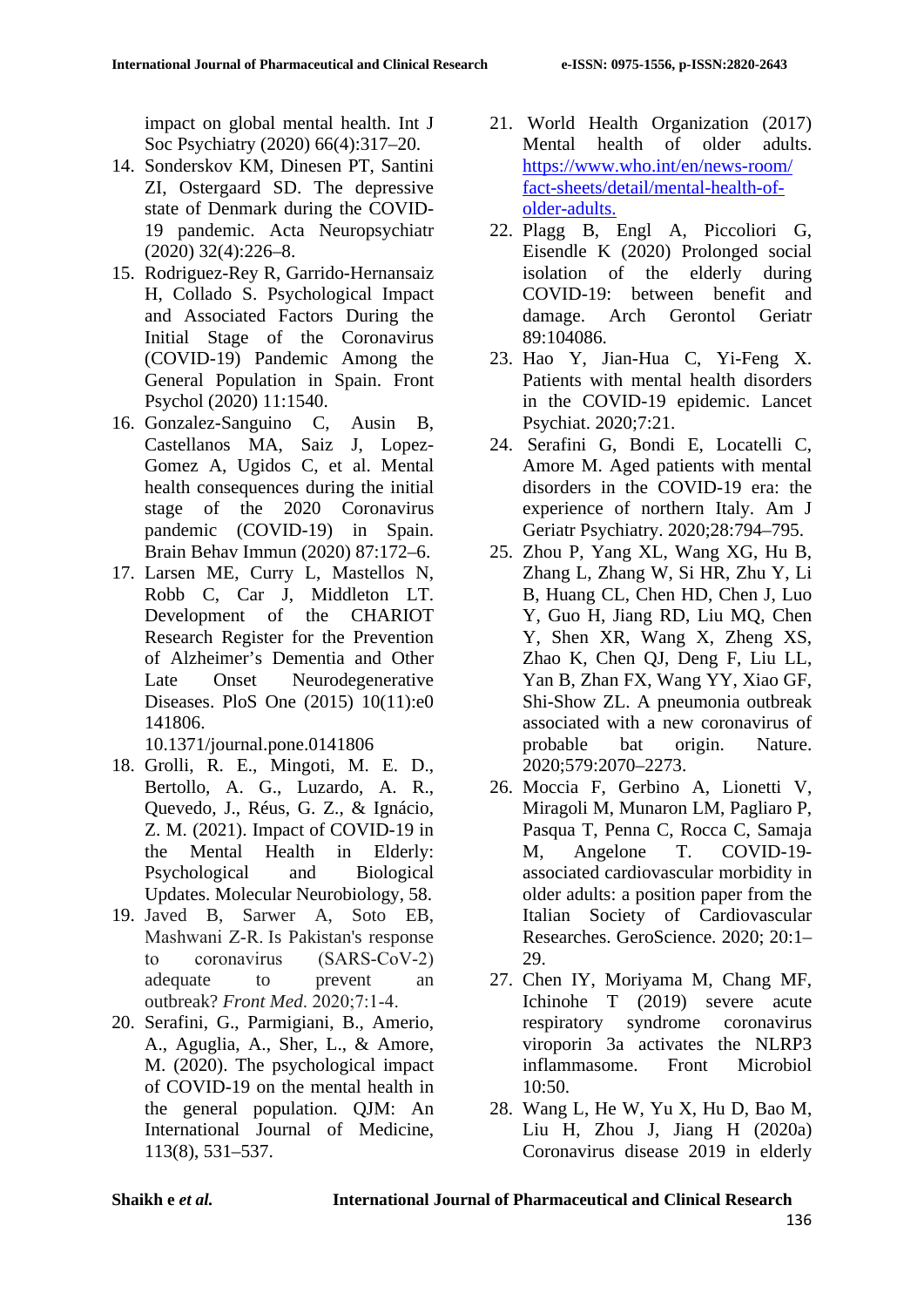patients: characteristics and prognostic factors based on 4-week follow-up. J Infect 80:639–645.

- 29. Tay MZ, Poh CM, Rénia L, MacAry PA, Ng LFP. The trinity of COVID-19: immunity, inflammation and intervention. *Nat Rev Immunol.* 202  $0:20:1-12.$
- 30. Huang C, Wang Y, Li X, Ren L, Zhao J, Hu Y, Zhang L, Fan G, Xu J, Gu X, Cheng Z, Yu T, Xia J, Wei Y, Wu W, Xie X, Yin W, Li H, Liu M, Xiao Y, Gao H, Guo L, Xie J, Wang G, Jiang R, Gao Z, Jin Q, Wang J, Cao B. Clinical features of patients infected with 2019 novel coronavirus in Wuhan, China. Lancet. 2020;395:497–506.
- 31. Ostir GV, Goodwin JS (2006) High anxiety is associated with an increased risk of death in an older tri-ethnic population. J Clin Epidemiol 59:534– 540.
- 32. Mehra A, Rani S, Sahoo S, Parveen S, Singh AP, Chakrabarti S, Grover S (2020) A crisis for elderly with mental disorders: relapse of symptoms due to heightened anxiety due to COVID-19. Asian J Psychiatr 51:10211.
- 33. Zhou F, Yu T, Du R, Fan G, Liu Y, Liu Z, Xiang J, Wang Y, Song B, Gu X, Guan L, Wei Y, Li H, Wu X, Xu J, Tu S, Zhang Y, Chen H, Cao B. Clinical course and risk factors for mortality of adult inpatients with COVID-19 in Wuhan, China: a retrospective cohort study. Lancet .2020;395:1054–1062.
- 34. Abelaira HM, Reus GZ, Neotti MV, Quevedo J. The role of mTOR in depression and antidepressant responses. Life Sci. 2014;101:10–14.
- 35. Cipriani G, Fiorino MD. Access to care for dementia patients suffering from COVID-19. Am J Geriatr Psychiatry. 2020;28:796–797.
- 36. Dennison U, McKernan D, Cryan J, Dinan T. Schizophrenia patients with a history of childhood trauma have a

pro-inflammatory phenotype. Psychol Med. 2012;42:1865–1871.

- 37. Beach SR, Praschan NC, Hogan C, Dotson S, Merideth F, Kontos N, Fricchione GL, Smith FA. Delirium in COVID-19: a case series and exploration of potential mechanisms for central nervous system involvement. Gen Hosp Psychiatry. 2020;65:47–53.
- 38. Parisi V, Leosco D. Precision medicine in COVID-19: IL-1β a potential target. JACC Basic Transl Sci. 2020;5:543–544.
- 39. Khaleel , H. . (2022). Morgagni's diaphragmatic hernia with Large ASD SECONDUM AND SEVER PHT mimicking a severe congenital heart disease in a newborn and cause delayed diagnosis of Morgagni's diaphragmatic hernia . a case report . Journal of Medical Research and Health Sciences, 5(3), 1832–1837.
- 40. Banerjee D. The COVID-19 outbreak: Crucial role the psychiatrists can play. Asian J Psychiatr. 2020;50:102014.
- 41. Mehra A, Rani S, Sahoo S, Parveen S, Singh AP, Chakrabarti S, Grover S (2020) A crisis for elderly with mental disorders: relapse of symptoms due to heightened anxiety due to COVID-19. Asian J Psychiatr 51:10211.
- 42. Yang Y., Li W., Zhang Q., Zhang L., Cheung T., Xiang Y.-T. Mental health services for older adults in China during the COVID-19 outbreak. Lancet Psychiatry. 2020;7:e19.
- 43. Verity R., Okell L.C., Dorigatti I., Winskill P., Whittaker C., Imai N., Cuomo-Dannenburg G., Thompson H., Walker P.G.T., Fu H. Estimates of the severity of coronavirus disease 2019: A model-based analysis. Lancet Infect. Dis. 2020;20:669–677.
- 44. Korean Society of Infectious Diseases. Korea Centers for Disease Control and Prevention Analysis on 54 Mortality Cases of Coronavirus Disease 2019 in the Republic of Korea from January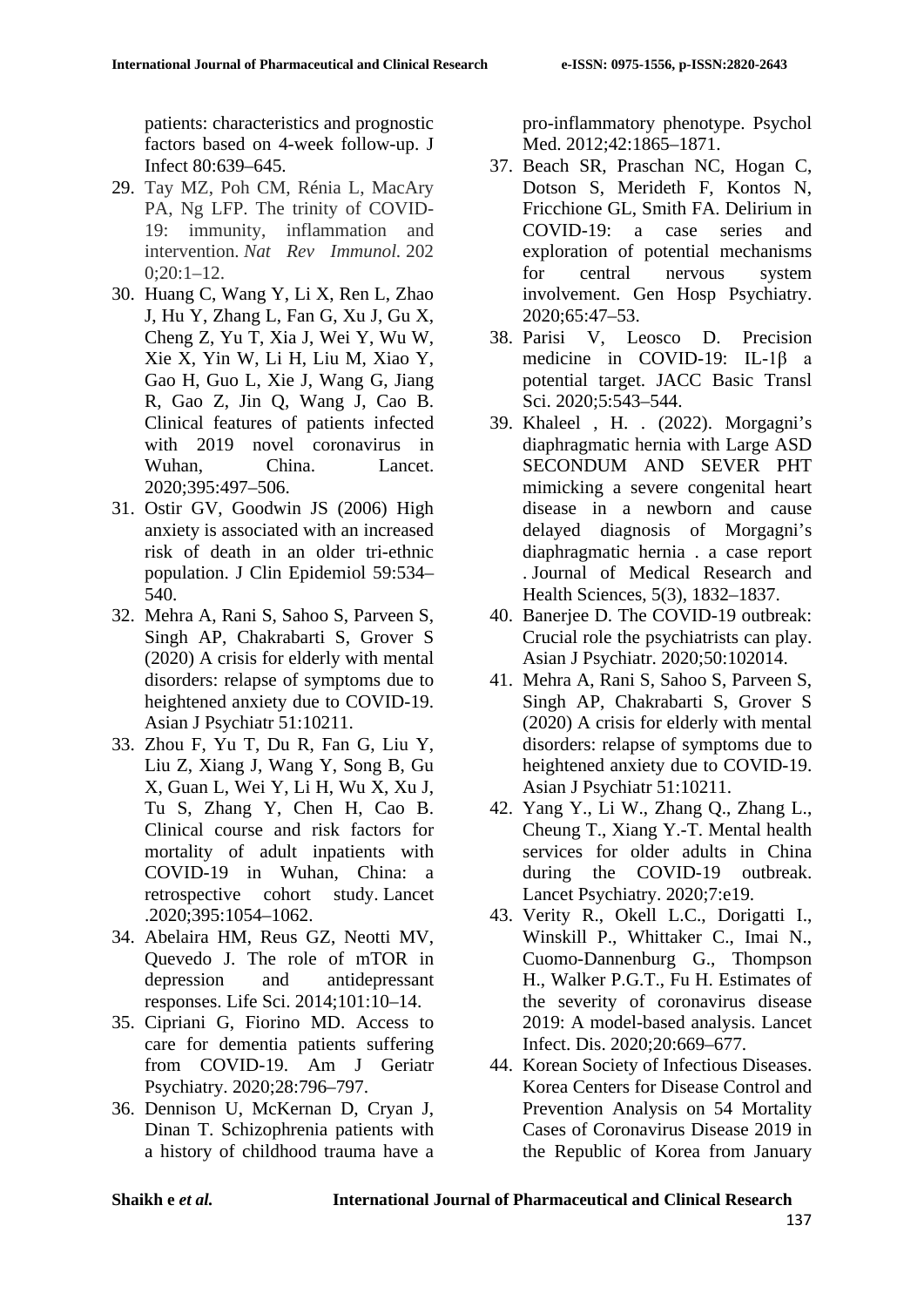19 to March 10, 2020. J. Korean Med. Sci. 2020;35:e132.

- 45. Kim J. Clinical Feature of Coronavirus Disease 2019 in Elderly. [(accessed on  $12$  August 2020)]; Korean J. Clin. Geri. 2020 21:1–8. doi: 10.15656/kjcg.2020.21.1.1. Avail -able online: http://scholar.dkyobob ook.co.kr.libproxy.syu.ac.kr:8080/sear chDetail.laf?barcode=4010027792736
- . 46. World Health Organization Coronavirus Desease 2019 (COVID-19) Situation Report—89. [(accessed on 11 August 2020)];2020 Available online: https://www.who.int/docs/defa ult-source/coronaviruse/situa%0Ation -reports/20200418-sitrep-89-covid-19.pdf?sfvrsn=3643dd38\_2%0D.
- 47. Shultz J.M., Cooper J.L., Baingana F., Oquendo M.A., Espinel Z., Althouse B.M., Marcelin L.H., Towers S., Espinola M., McCoy C.B., et al. The Role of Fear-Related Behaviors in the 2013–2016 West Africa Ebola Virus Disease Outbreak. Curr. Psychiatry Rep. 2016;18:104.
- 48. Meisner B.A. Are You OK, Boomer? Intensification of Ageism and Intergenerational Tensions on Social Media Amid COVID-19. Leis. Sci. 2020:1–6.
- 49. Wang C., Pan R., Wan X., Tan Y., Xu L., Ho C.S., Ho R.C. Immediate Psychological Responses and Associated Factors during the Initial Stage of the 2019 Coronavirus Disease (COVID-19) Epidemic among the General Population in China. Int. J. Environ. Res. Public Health. 2020;17:1729
- 50. Wagnild, G. Resilience and Successful Aging: Comparison Among Low and High Income Older Adults. J. Gerontol. Nurs. 2003, 29, 42–49.
- 51. MacLeod, S.; Musich, S.; Hawkins, K.; Alsgaard, K.; Wicker, E.R. The impact of resilience among older

adults. Geriatr. Nurs. 2016, 37, 266–

- $272.$ <br>52 Fergus S.: Zimmerman, M.A. Adolescent Resilience: A Framework for Understanding Healthy Development in the Face of Risk. Annu. Rev. Public Health 2005, 26, 399–419.
- 53. Sánchez-López, M.D., & Dresch, V. (2008). The 12-Item General Health Questionnaire (GHQ-12): reliability, external validity and factor structure in the Spanish population. *Psicot hema, 20 4*, 839-43 .
- 54. Esan O, Adeoye B, Onakoya P, et al. Features of residency training and psychological distress among residents in a Nigerian teaching hospital. S Afr J Psychiatry. 2014;20(2):46–50.
- 55. Obadeji A, Oluwole LO, Dada MU, Oshatimi MA. Alcohol use and psychological wellbeing of health workers in a Nigerian Hospital: An exploratory study. Malawi Med J. 2018;30(1):31–36.
- 56. Mohammed A, Sheikh TL, Gidado S, et al. An evaluation of psychological distress and social support of survivors and contacts of Ebola virus disease infection and their relatives in Lagos, Nigeria: A cross sectional study. BMC Public Health. 2015;15(1):824.
- 57. Goldberg DP, Williams P. A user guide to the General Health Questionnaire.
- 58. Windsor: NFER-Nelson Publisher; 1978.
- 59. Spitzer RL, Kroenke K, Williams JB: Validation and utility of a self-report version of PRIME-MD: the PHQ primary care study. Primary Care Evaluation of Mental Disorders. Patient Health Questionnaire. JAMA 1999, 282:1737-1744
- 60. Kroenke K, Spitzer RL, Williams JB: The PHQ-9: validity of a brief